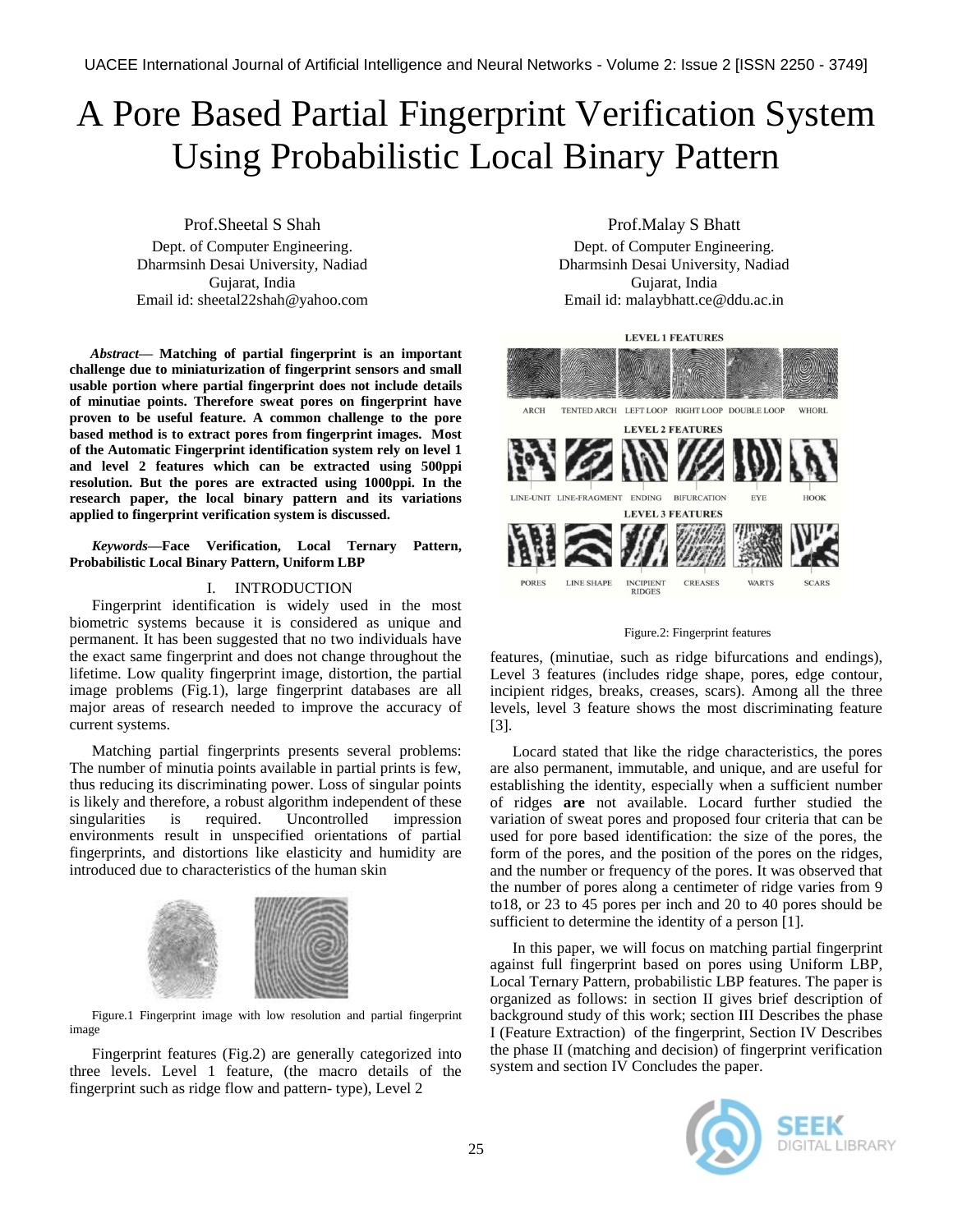## II.BACKGROUND STUDY

The state-of-the-art pore matching method was proposed by Jain et al. In the method, the fingerprint images were first aligned based on the minutia features on them by using a string-matching algorithm. Minutiae on the fingerprints were then matched and paired. Pores lying in a rectangular neighborhood to each pair of matched minutiae were cropped and rotated according to the directions of the two minutiae. Afterwards, they were matched by using the iterative closest point (ICP) algorithm The average distance between matched pores was taken as the pore match score. This score was then fused with the minutia match score by using the weighted summation scheme.

According to Qijun Zhao et.al proposed a direct approach for matching fingerprint pores. In this they have established an initial correspondence between the pores by pair wise comparing. Each pore is associated with a descriptor and it is directly obtained from the pixel values in the local circular neighborhood to the pore. Pore is rotated such that the ridge orientation at the location of the pore becomes horizontal and obtained a feature vector. Comparison of the descriptors is done and the similarity matrix is derived. RANSAC algorithm is used to refine the pore correspondences. A similarity score is calculated based on the pore matching results [2]. The method was not working effectively for the images with high noise in the background. In one another paper by Qijun Zhao et.al proposed a new approach to align partial fingerprints based on pores, Pores were extracted from the fingerprint images by using a difference of Gaussian filtering approach. After pore detection, a pore-valley descriptor (PVD) is proposed to characterize pores based on their locations and orientations, as well as the ridge orientation fields and valley structures around them. A PVD-based pore matching algorithm is then developed to locate pore correspondences. Once the corresponding pores are determined, the alignment transformation between two partial fingerprints can be estimated.

Local Binary Pattern: The local binary pattern (LBP) operator was first introduced as a complementary measure for local image contrast (Ojala *etal.* 1996). The first incarnation of the operator worked with the eight-neighbors of a pixel, using the value of the center pixel as a threshold. An LBP code for a neighborhood was produced by multiplying the threshold values with weights given to the corresponding pixels, and summing up the result (Fig.3).







There are some variations with the existing conventional LBP operator. The operator was extended to use neighborhoods of different sizes. Using circular neighborhoods and bilinear interpolating the pixel values allow varying the radius and number of pixels in the neighborhood. Let LBP  $_{PR}$  denotes p equally spaced pixels on a circle of radius R. as shown in the (Fig.4). The histograms are then computed from the binary patterns to form the feature vector.



Figure.4 LBP with varying radius and number of neighboring pixels

Another extension to the original operator uses so called uniform patterns. A Local Binary Pattern is called uniform LBP if it contains at most two bitwise transitions from 0 to 1 or vice versa when the binary string is considered circular. For example, 00000000, 00011110 and 10000011 are uniform patterns where as 01010001, 10100100 are nonuniform patterns. The number of bins in the uniform LBP is reduced by assigning all nonuniform patterns in one bin where as separate bins for every uniform pattern. Although the Uniform LBP is a good texture descriptor for face where the variation of the pixel intensity is less, it is less preferred to be used for fingerprint verification due to many variations in the fingerprint (i.e. ridges and valleys).

One more variation of the LBP is Local Ternary Pattern. Conventional LBP is sensitive to noise in the near uniform image regions. Local Ternary Patterns (LTP), as proposed by [5], overcomes this problem. In LTP the difference between a pixel **x** and its neighbor **u** is encoded by 3 values according to a threshold  $\tau$ 

$$
\tau=1 \quad \text{if} \quad u \geq x + \tau \quad ;
$$
\n
$$
\tau=-1 \quad \text{if} \quad u \leq x - \tau \quad ;
$$
\n
$$
\text{else } \tau=0.
$$

The ternary pattern is split into two binary patterns according to its positive and negative components as illustrated in Fig.5. The histograms that are computed from the binary patterns are then concatenated to form the feature vector.

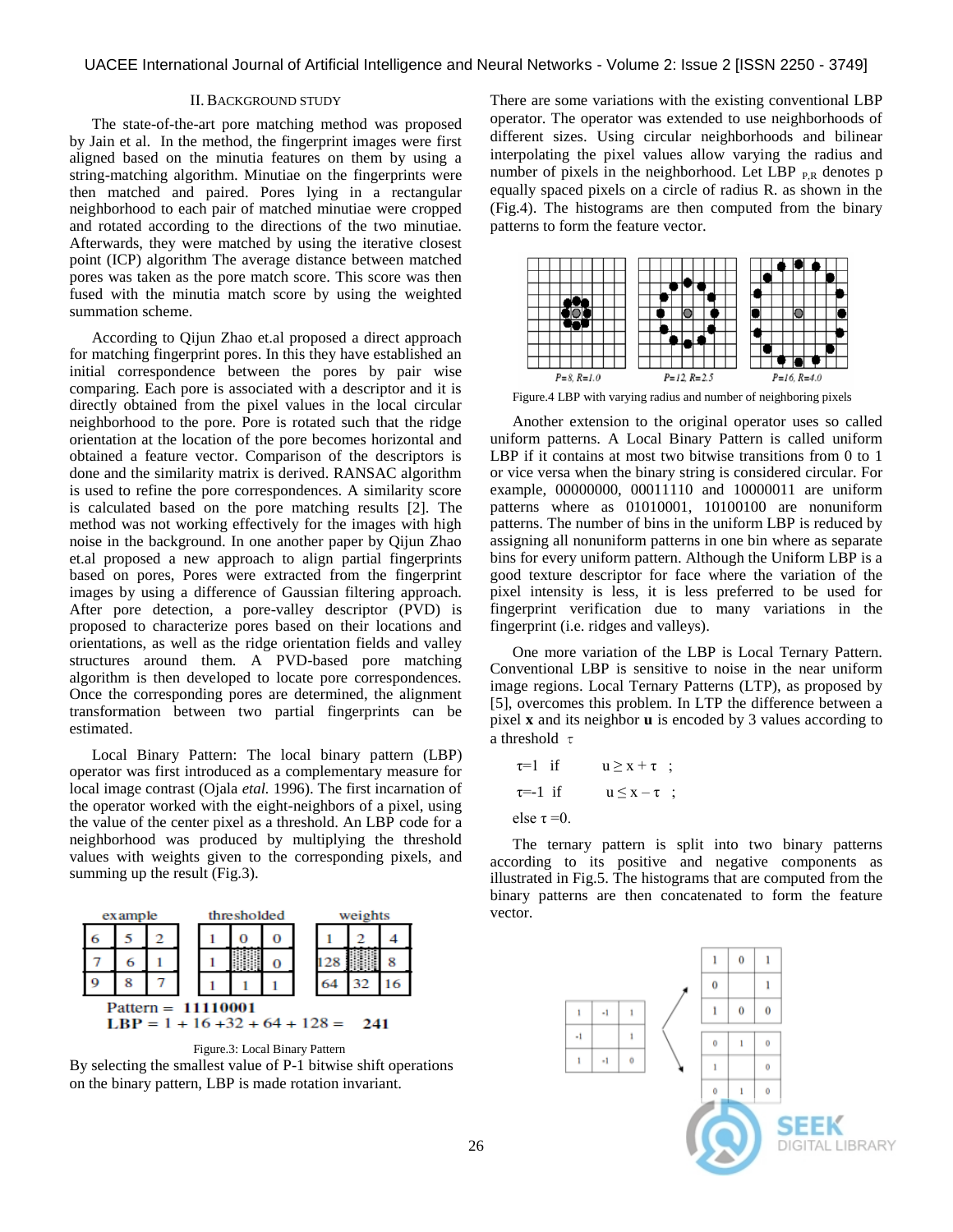Figure 5: Example ternary code divided into positive and negative LBP codes*.*

Third variation of LBP is Probabilistic Local Binary Pattern. In The LBP the centre may be smaller or greater than its neighbors; we use two different measures of probability  $p<sub>g</sub>$ and  $p_s$ . If the neighbor is greater than the centre then it is denoted as  $p_g$  where as if it is smaller than it is denoted as  $p_s$ . Here, we suppose that the probability density can be molded as Gaussian, then the probabilities between the center pixel U and its neighbor V can be denoted as:

$$
P_{g}(u,v) = \begin{cases} 1.0 - 0.5 * e^{-\frac{x^{2}}{\sigma^{2}}} & \text{if } I_{u} \geq I_{v} \\ & \\ 0.5 * e^{-\frac{x^{2}}{\sigma^{2}}} & \text{if } I_{u} < I_{v} \end{cases}
$$
(1)  

$$
P_{g}(u,v) = \begin{cases} 0.5 * e^{-\frac{x^{2}}{\sigma^{2}}} & \text{if } I_{u} \geq I_{v} \\ & \\ 1.0 - 0.5 * e^{-\frac{x^{2}}{\sigma^{2}}} & \text{if } I_{u} < I_{v} \end{cases}
$$
(2)

Where  $\sigma$  is the standard variance, x is defined as  $x = |I_u - I_v| / I_u$  $I_{\mu}$ ,  $I_{\nu}$  denotes the intensity values of the gray level image. From the formula (1), we can see that if U is far greater than V, then  $p_g$  is near to 1, if U is far smaller than V, then  $p_g$  is near to 0, and if U is approximately equal to V, then  $p_g$  is near to 0.5.

The histogram which is plotted in the original LBP only one code (i.e. decimal equivalent to binary) corresponds to each pixel. Each pixel is added to the histogram. But in the given approach PLBP the above method will not work because here the probabilities are considered rather than binary code. The probability of each neighbor is found from the equations 1 and 2. The probability of each code is then derived by taking the product of all the neighboring probabilities and can be derived as

$$
P_c(u) = \frac{1}{1-1}\Pi^8(p_i)
$$
 (3)

Where  $p_i$  is defined as

$$
p_i = \int p_g(u, xi) \text{ if } c_i = 0 \quad (4)
$$
  
*Ps* (u, x<sub>i</sub>) if c<sub>i</sub>=1

Where u is the centre pixel,  $x_i$  is the  $i_{th}$  neighboring pixel, c is the LBP code,  $c_i$  denotes the value of position i in c, and it values 0 (if the center is greater than the neighbor) or 1 (if the centre is smaller than the neighbor). Therefore, the histogram of PLBP can be denoted as

$$
H_c^{\ r} = \sum_{u \in block} P_c(u), \text{ where } c = 1...L \qquad (5)
$$

#### III.PROPOSED SYSTEM

The Block diagram of the fingerprint verification system is shown in the Fig.6.

## *Phase I(Feature Extraction)*

In this phase the image is acquired using a biometric sensor with resolution greater than 1000 ppi. In the next step the image is preprocessed using morphological opening and closing.



Figure 6: Fingerprint Verification System

Fingerprint pores which are used as feature can be extracted using watershed segmentation. The watershed transform finds "catchment basins" and "watershed ridge lines" in an image by treating it as a surface where light pixels are high and dark pixels are low. Segmentation using the watershed transforms works well if we can identify, or "mark," foreground objects and background locations. Marker-controlled watershed segmentation follows this basic procedure:

- Read the color image and convert it to gray-scale.
- Develop gradient images using appropriate edge detection function.
- Mark the foreground objects using morphological reconstruction (better than the opening image with a closing).
- Calculating the regional maxima and minima to obtain the good forward markers.
- Superimpose the foreground marker image on the original image.
- Clean the edges of the markers using edge reconstruction. Compute the background markers.
- Compute the watershed transform of the function.(Fig. 7b)



$$
f_{\rm{max}}
$$

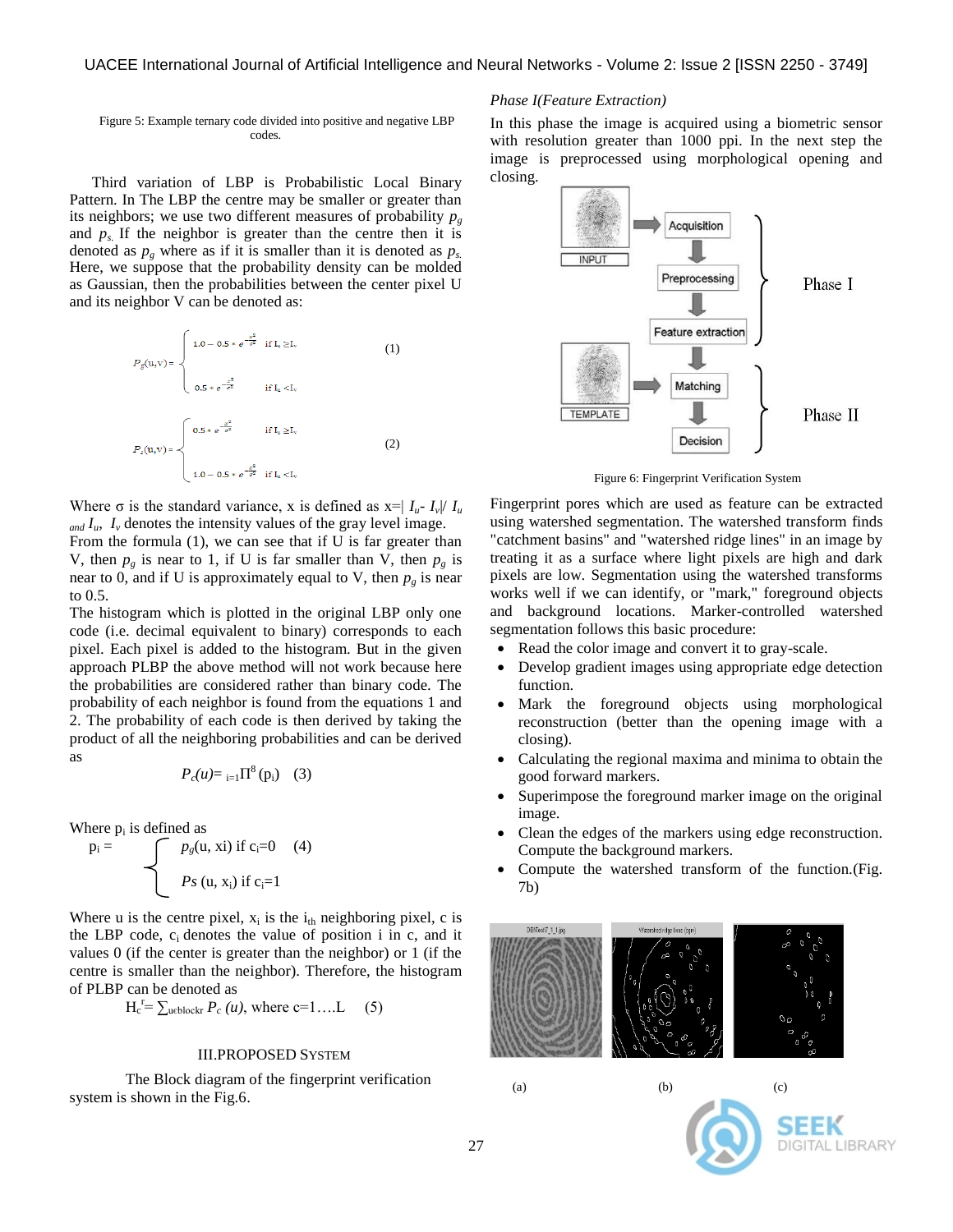Figure 7: (a) Sample fingerprint, (b) pores of a fingerprint,(c) filtered pores

Each watershed ridge lines are considered a cluster. Some of the watershed ridge lines might not be the pores (Fig.7 (b)) which can be eliminated by applying a threshold. If the number of pixels of a cluster is greater than the threshold then those clusters are removed as shown in the Fig.7(c)

A centroid of pore is an event in point processing. With regard to the features of pores, usually only the locations (or centroids) of pores are stable enough for matching. So the centroids of each pore are considered for matching two fingerprints. The centroids of the pores are calculated using the equations 6:

$$
\rho^* = \frac{\sum_{\text{col}} \sum_{\text{row}} I_{ij} x_i}{\sum_{\text{col}} \sum_{\text{row}} I_{ij}} , \quad \rho^* = \frac{\sum_{\text{col}} \sum_{\text{row}} I_{ij} y_j}{\sum_{\text{col}} \sum_{\text{row}} I_{ij}} \tag{6}
$$

Where  $I_{ij}$  is the intensity of all the pixels which belongs to the pore and  $x_i$ ,  $y_i$  is the x and y coordinates of the pore.

### *A. Phase II(Fingerprint Matching)*

Extracted pores are used as anchor points for mapping to full image. For each pore, a sub window (33x33) is formed centered at that pore(Fig.8). Then the LBP operator as mentioned in section II is applied to each window to get a LBP histogram (Fig.9). In the 33x33 window we may get 11x11=121 LBP patterns. The resultant histogram is stored in the template of the partial image. Thus finally in the template for the partial image we have a set of histograms corresponding to all pores.



Figure 9: Histogram of LBP

The distance between the histograms of the partial fingerprints and full fingerprint database are found using the chi-squared formula given below

$$
\chi^{2}(S,M) = \sum_{i=1}^{n} \frac{(S_{i} - M_{i})^{2}}{S_{i} + M_{i}} \tag{7}
$$

Where S is the full fingerprints histogram where as M is the Query fingerprints histogram and n is the number of elements in the histogram.[3]

The match score between two images can be decided based on the number of matching points. The matching score is calculated as in the equation given below:

$$
Match\ Score = \frac{Numi}{Total\ nu}
$$
 (8)

The LBP only considers the sign of the difference between two values, but doesn't consider the magnitude of the difference, which may be very useful for example.

| 101 99         |                               |            | 5   101   101 |  | $5 \mid 101$ |  |
|----------------|-------------------------------|------------|---------------|--|--------------|--|
| 12 100 102     |                               | 12 100 102 |               |  | 12 100 102   |  |
| 173 243        |                               | 97 173 243 |               |  | 97 173 243   |  |
| a.LBP=00111010 | b.LBP=00111110 c.LBP=00111010 |            |               |  |              |  |

#### Figure 10: Patterns of LBP

As shown in Fig.10 a, b and c are different just in the right-top position. Apparently, a is more similar to b than to c, but we know that the LBP code of a is the same as c and different to b, which doesn't coincide with the truth. In this case the original LBP will result in some error. So, we can see that LBP sometimes can't capture the local detail of an image completely. Accordingly, in order to make LBP robust to noise, we propose probabilistic-LBP as described in section II, denoted as PLBP, which expresses the result of the comparison with probability rather than binary mode [4].

Now, let us review the Fig.10, apparently, the probabilities that the center is greater than the right-top position are almost the same in a and b, but different to c, which coincides with the truth. So adopting probability for LBP can not only encode the magnitude of difference, but also improve its robustness to noise.

## IV.CONCLUSION

PLBP surely outperforms LBP operator as LBP has a limitation of loss of important detail like the magnitude of the difference between two compared pixels. Remarkable performance of PLBP in face recognition which also contains similar details such as texture and other features is identified. So, use of PLBP in fingerprint verification system will enhance the accuracy over conventional LBP. Hypothesis can be further confirmed through the Implementation of our proposed system.

#### **REFERENCES**

- [1] Anil.K.Jain, Yi Chen and Meltem Demirkus "Pores and Ridges: High-Resolution Fingerprint matching using Level 3 Features", IEEE 2007
- [2] Qijun Zhao,Lei Zhang, David Zhang, Nan Luo "Direct Pore Matching for Fingerprint Recognition",ICB 2009,Springer 597-606
- [3] Malathi, S.; Meena, C. "An efficient method for partial fingerprint recognition based on local binary pattern". ICCCCT, 2010
- [4] Nutao Tan, Lei Huang , Changping Liu "A New Probabilistic Local Binary Pattern For Face Verification".IEEE 2009